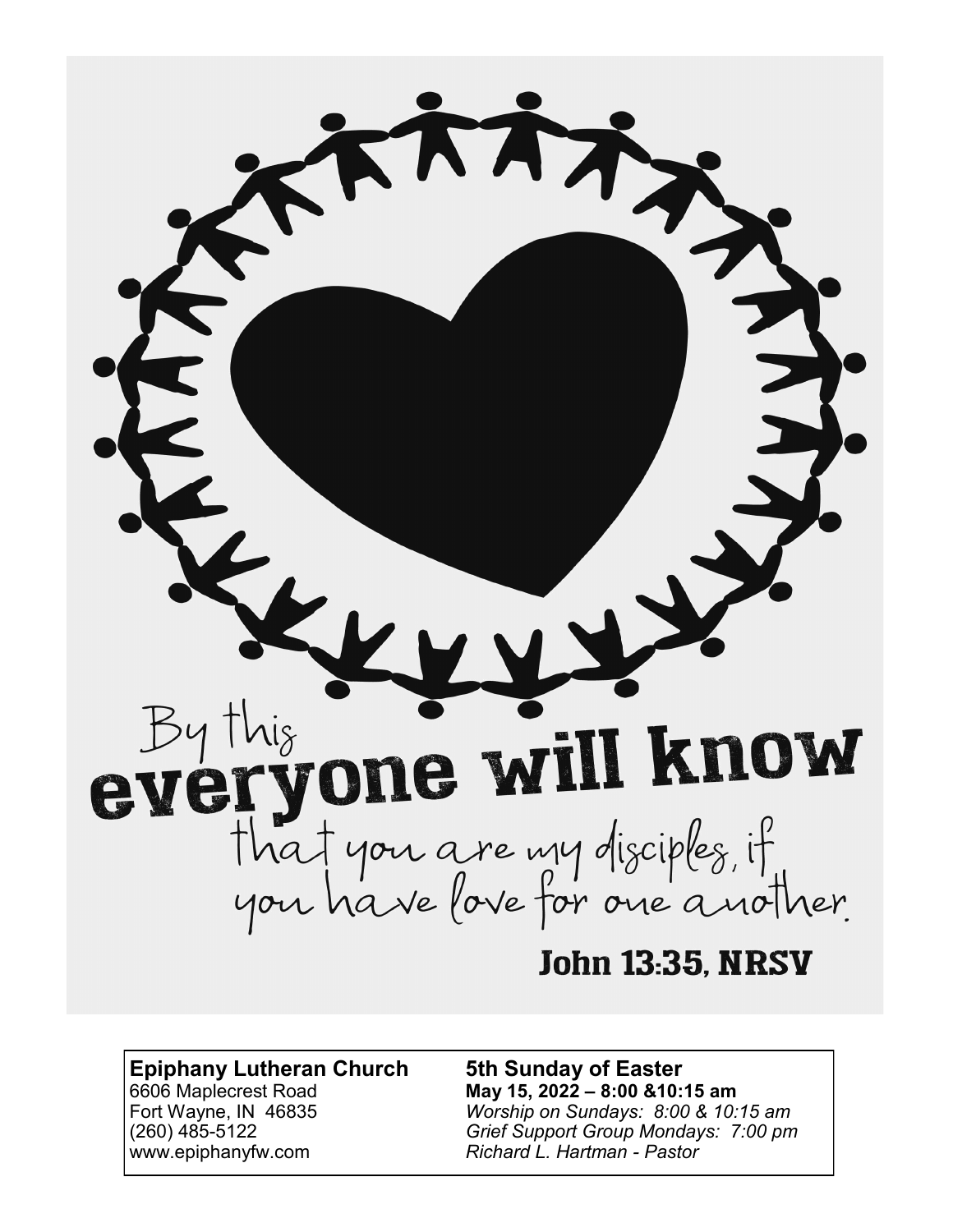# **SERVICE OF HOLY COMMUNION**

**Lutheran Book of Worship** 

Setting Two *(green hymnal)*

# + **IN NOMINE JESU** +

*Easter initiates a new day. It anticipates a new heaven and a new earth. The risen Christ is making all things new. In the mystery of holy baptism God has made new people of us. Today, Jesus invites us to see everyone in a new light- through the lens of love.* 

+ + + + + + +

#### **PRELUDE**

*You are invited to let this prelude turn your heart to the Lord and prepare you to receive God's gifts of forgiveness, life, and salvation.*

# **WELCOME AND ANNOUNCEMENTS**

# **BRIEF ORDER FOR CONFESSION AND FORGIVENESS**

- P: In the name of the Father, and the  $\pm$  Son, and the Holy Spirit.
- **C: Amen.**

P: Open our lips, and our mouth shall declare your praise. Open our hearts, and we will be given new life. Open our souls, and our light will shine before others to give You glory. Let us confess our sins before God and one another so that we may be forgiven and cleansed from all unrighteousness.

- P: Most merciful God,
- **C: we confess that we are in bondage to sin and cannot free ourselves. We have sinned against you, O God, and one another, in thought, word, and deed, by what we have done and by what we have not done. Your Son taught us to "love our neighbor as ourselves," and we have only been concerned about ourselves. Forgive us, O Lord, and bring us to new life in your Son, Jesus Christ. Amen.**
- P: Almighty God, in his boundless mercy, has willingly sacrificed his Son for us, and for his sake forgives us all of our sins. As a called and ordained minister of the Church of Christ, and by his authority, I therefore declare to you the entire forgiveness of all your sins, in the name of the Father, and of the  $+$  Son, and of the Holy Spirit.
- **C: Amen.**

**OPENING HYMN 526** *"Immortal, Invisible, God Only Wise"* **Immortal, invisible, God only wise. In light inaccessible hid from our eyes. Most blessed, most glorious, the Ancient of Days. Almighty, victorious, thy great name we praise!**

**Unresting, unhasting, and silent as light. Nor wanting, nor wasting, thou rulest in might. Thy justice like mountains high soaring above. Thy cloud which are fountains of goodness and love.**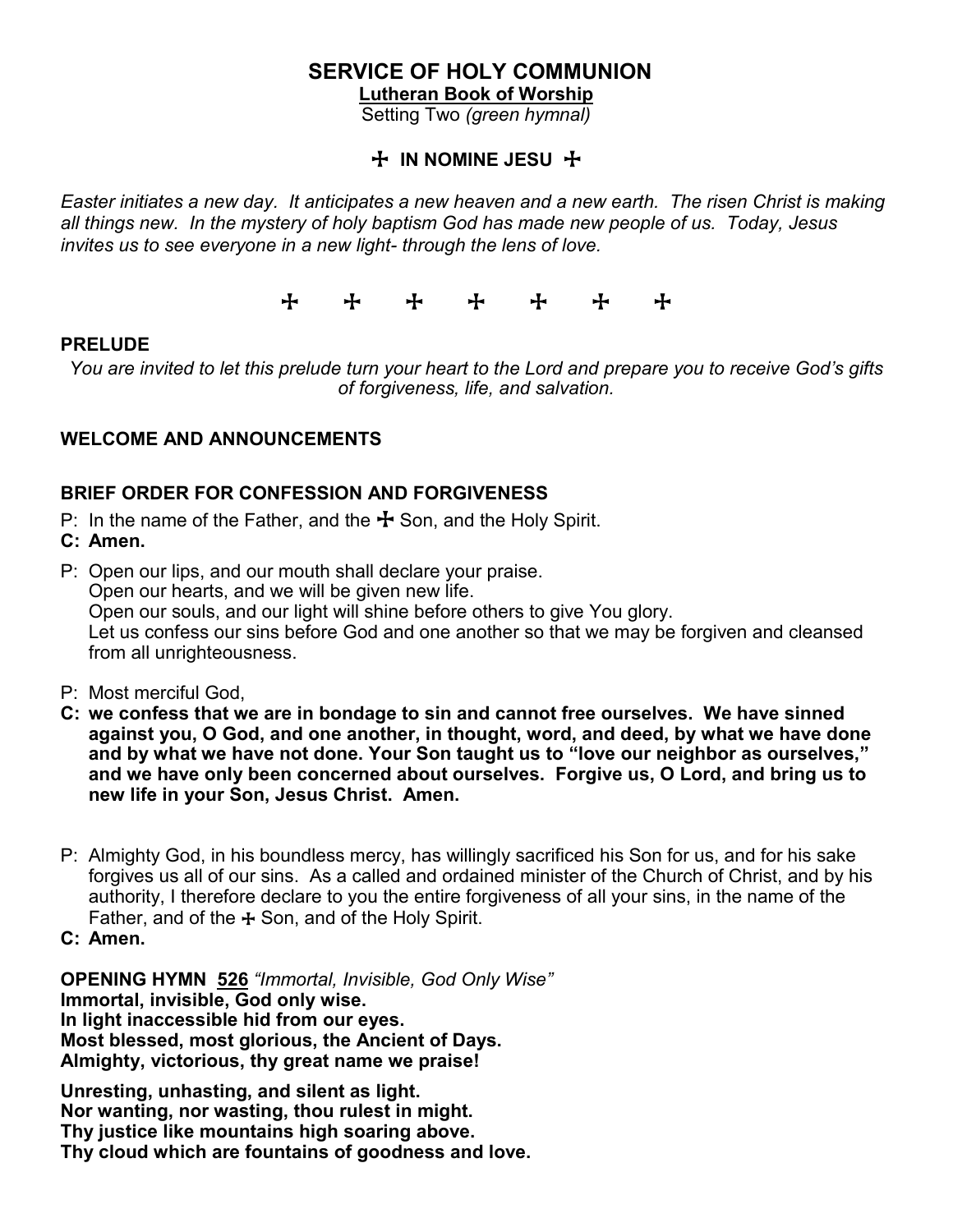**To all, life thou givest, to both great and small. In all life thou livest, the true life of all. We blossom and flourish like leaves on the tree. And wither and perish, but naught changeth thee.**

**Thou reignest in glory, thou dwellest in light. Thine angels adore thee, all veiling their sight. All laud we would render, oh, help us to see. 'tis only the splendor of light hideth thee.**

## **APOSTOLIC GREETING**

P: Alleluia! Christ is risen!

## **C: He is risen indeed! Alleluia!**

P: The grace of our Lord Jesus Christ, the love of God, and the communion of the Holy Spirit be with you all.

## **C: And also with you.**

# **KYRIE** *(sing)*

A: In peace, let us pray to the Lord.

#### **C: Lord have mercy.**

A: For the peace from above, and for our salvation, let us pray to the Lord.

#### **C: Lord have mercy.**

A: For the peace of the whole world, for the well being of the Church of God, and for the unity of all, let us pray to the Lord.

#### **C: Lord have mercy**

A: For this holy house and for all who offer here their worship and praise, let us pray to the Lord.

#### **C: Lord have mercy.**

- A: Help, save, comfort and defend us gracious Lord.
- **C: Amen**

#### **SALUTATION**

- P: The Lord be with you.
- **C: And also with you.**

#### **PRAYER OF THE DAY** *(unison)*

**O Lord God, you teach us that without love, our actions gain nothing. Pour into our hearts your most excellent gift of love, that made alive by your Spirit, we may know goodness and peace, through your Son, Jesus Christ, our Savior and Lord, who lives and reigns with you and the Holy Spirit, one God, now and forever. Amen**

#### **FIRST LESSON Acts 11:1-18**

*In defense of his earlier baptism of non-Jewish believers, Peter demonstrates to the members of the Jerusalem church that God's intention to love Gentiles as well as Jews is revealed in Jesus' testimony. In this way the mission to the Gentiles is officially authorized.*

Now the apostles and the believers who were in Judea heard that the Gentiles had also accepted the word of God.  $2$ So when Peter went up to Jerusalem, the circumcised believers criticized him,  $^3$ saying, "Why did you go to uncircumcised men and eat with them?"  $^4$ Then Peter began to explain it to them, step by step, saying, <sup>5</sup>"I was in the city of Joppa praying, and in a trance I saw a vision. There was something like a large sheet coming down from heaven, being lowered by its four corners; and it came close to me.  $6$ As I looked at it closely I saw four-footed animals, beasts of prey, reptiles, and birds of the air.  $^7$ I also heard a voice saying to me, 'Get up, Peter; kill and eat.'  $^8$ But I replied, 'By no means, Lord; for nothing profane or unclean has ever entered my mouth.' <sup>9</sup>But a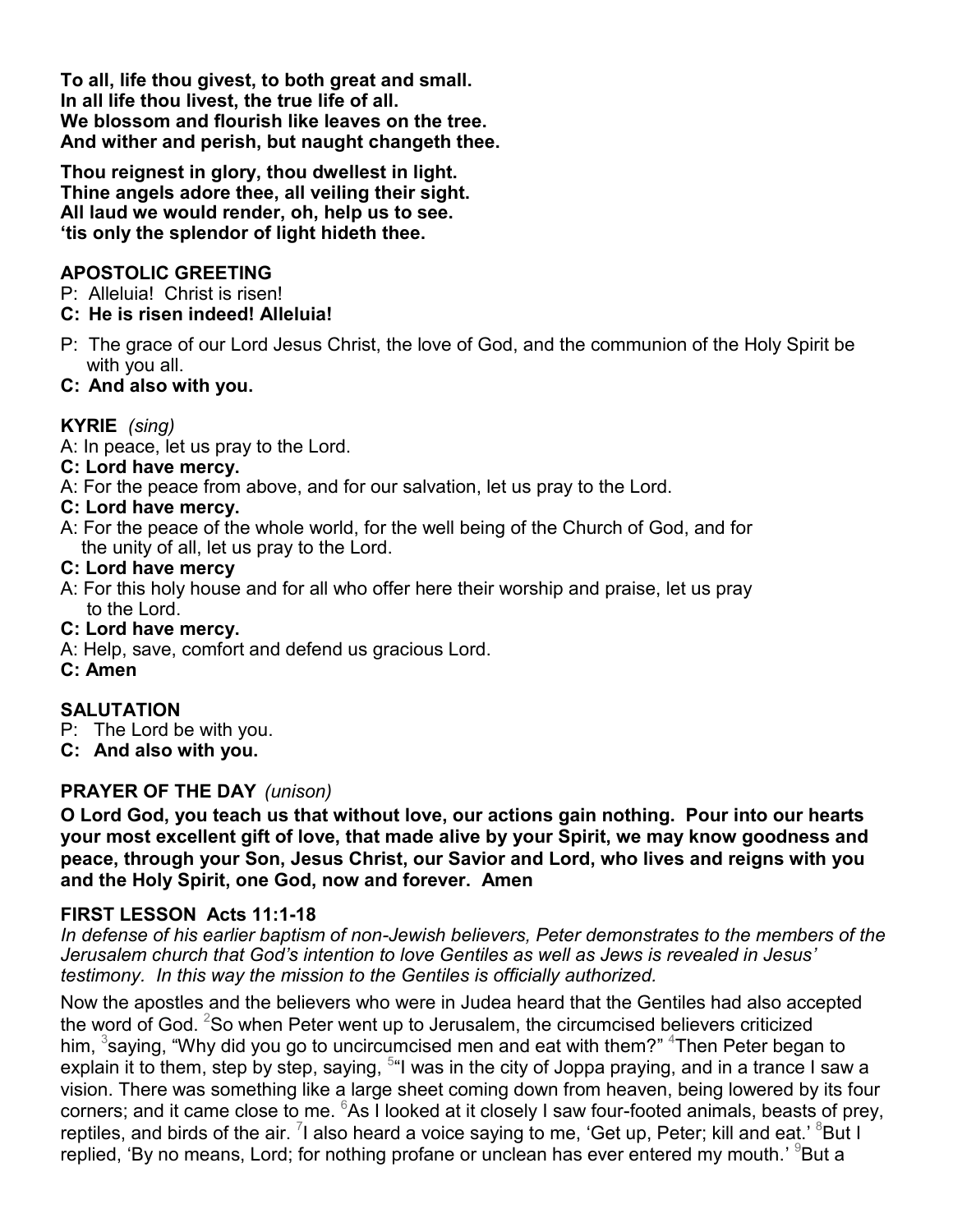second time the voice answered from heaven, 'What God has made clean, you must not call profane.' <sup>10</sup>This happened three times; then everything was pulled up again to heaven. <sup>11</sup>At that very moment three men, sent to me from Caesarea, arrived at the house where we were.  $^{12}$ The Spirit told me to go with them and not to make a distinction between them and us. These six brothers also accompanied me, and we entered the man's house.  $13$ He told us how he had seen the angel standing in his house and saying, 'Send to Joppa and bring Simon, who is called Peter;  $^{14}$ he will give you a message by which you and your entire household will be saved.' <sup>15</sup>And as I began to speak, the Holy Spirit fell upon them just as it had upon us at the beginning.  $16$ And I remembered the word of the Lord, how he had said, 'John baptized with water, but you will be baptized with the Holy Spirit.'  $17$ If then God gave them the same gift that he gave us when we believed in the Lord Jesus Christ, who was I that I could hinder God?" <sup>18</sup>When they heard this, they were silenced. And they praised God, saying, "Then God has given even to the Gentiles the repentance that leads to life."

**PSALM 148 (***spoken responsively with Assistant)*

Praise the LORD! Praise the LORD from the heavens; praise him in the heights! **<sup>2</sup>Praise him, all his angels; praise him, all his host!**

 $3$ Praise him, sun and moon; praise him, all you shining stars! **<sup>4</sup>Praise him, you highest heavens, and you waters above the heavens!**

 $5$ Let them praise the name of the Lorn, for he commanded and they were created. **<sup>6</sup>He established them forever and ever;** 

 **he fixed their bounds, which cannot be passed.**

 $\gamma$ Praise the Lore from the earth, you sea monsters and all deeps, **8 fire and hail, snow and frost, stormy wind fulfilling his command!**

 $\degree$ Mountains and all hills, fruit trees and all cedars!

**<sup>10</sup>Wild animals and all cattle, creeping things and flying birds!**

 $11$ Kings of the earth and all peoples, princes and all rulers of the earth! **<sup>12</sup>Young men and women alike, old and young together!**

 $13$ Let them praise the name of the Lorp, for his name alone is exalted; his glory is above earth and heaven.

**<sup>14</sup>He has raised up a horn for his people, praise for all his faithful, for the people of Israel who are close to him. Praise the Lord!**

# **SECOND LESSON Revelation 21:1-6**

*John's vision shows us that in the resurrection the new age has dawned; God dwells with us already. Yet we wait for the time when the tears that cloud our vision will be wiped away. Then we will see the new heaven, new earth, and new Jerusalem.*

Then I saw a new heaven and a new earth; for the first heaven and the first earth had passed away, and the sea was no more.  ${}^{2}$ And I saw the holy city, the new Jerusalem, coming down out of heaven from God, prepared as a bride adorned for her husband.  ${}^{3}$ And I heard a loud voice from the throne saying, "See, the home of God is among mortals. He will dwell with them as their God; they will be his peoples, and God himself will be with them; <sup>4</sup>he will wipe every tear from their eyes. Death will be no more; mourning and crying and pain will be no more, for the first things have passed away." <sup>5</sup>And the one who was seated on the throne said, "See, I am making all things new." Also he said, "Write this, for these words are trustworthy and true." <sup>6</sup>Then he said to me, "It is done! I am the Alpha and the Omega, the beginning and the end. To the thirsty I will give water as a gift from the spring of the water of life.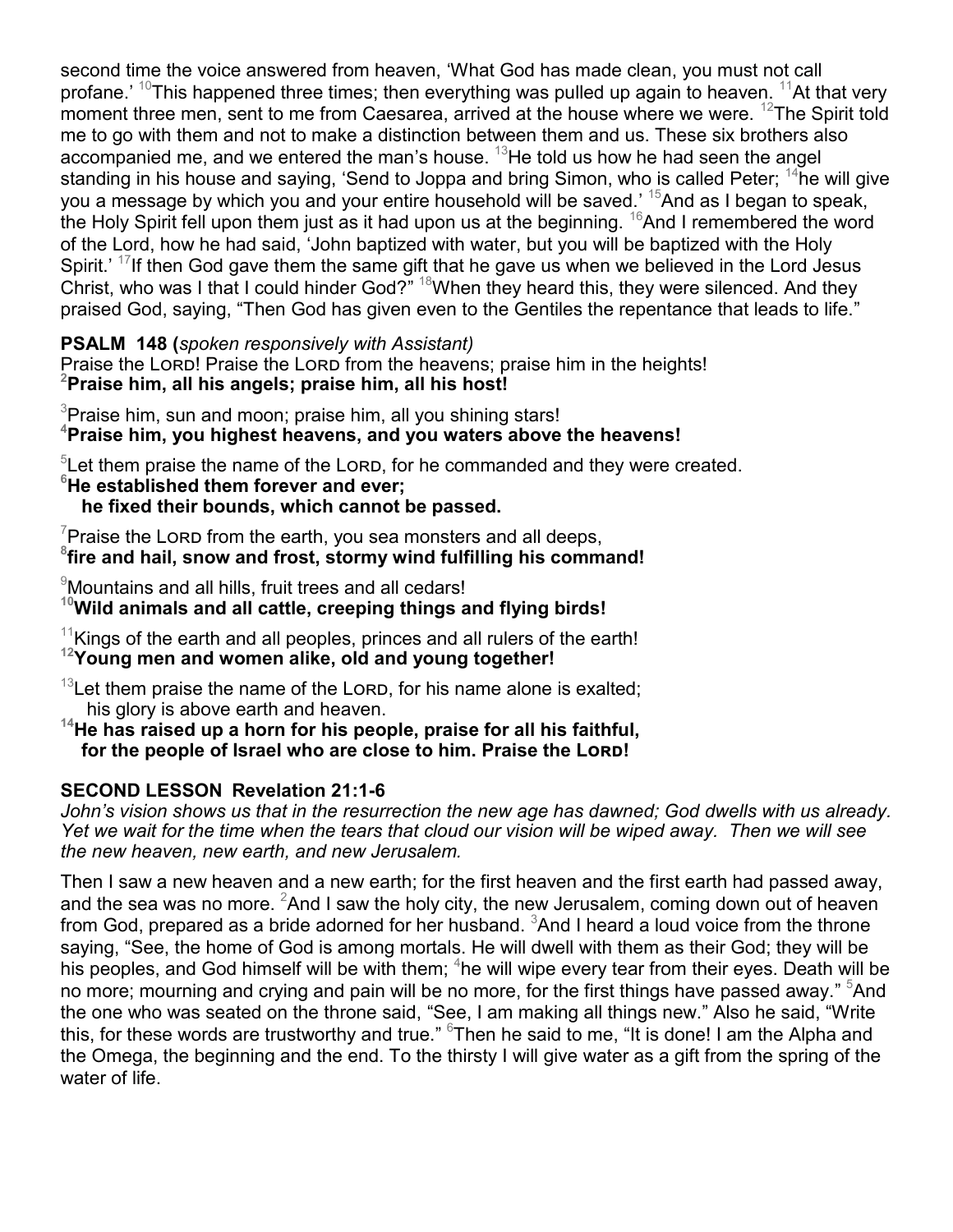# **ANNOUNCEMENT OF THE GOSPEL**

P: The Holy Gospel according to John, the 13th chapter, beginning with the 31st verse **C: Glory to you, O Lord.**

## **GOSPEL John 13:31-35**

*After washing the disciples' feet, predicting his betrayal, and then revealing his betrayer, Jesus speaks of his glorification on the cross. This deep complicated love of Jesus, even to death on the cross, will be the distinctive mark of Jesus' community.*

When he had gone out, Jesus said, "Now the Son of Man has been glorified, and God has been glorified in him. <sup>32</sup>If God has been glorified in him, God will also glorify him in himself and will glorify him at once. <sup>33</sup> Little children, I am with you only a little longer. You will look for me; and as I said to the Jews so now I say to you, 'Where I am going, you cannot come.' <sup>34</sup>I give you a new commandment, that you love one another. Just as I have loved you, you also should love one another.  $35By$  this everyone will know that you are my disciples, if you have love for one another."

P: The Gospel of the Lord **C: Praise to you, O Christ**

#### **SERMON**

**HYMN OF THE DAY 674** "*Alleluia!, Christ is Risen."*

**Alleluia! Jesus is risen! Trumpets resounding in glorious light! Splendor, the Lamb, heaven forever! Oh, what a miracle God has in sight!**

*Refrain - Jesus is risen and we shall arise. Give God the glory! Alleluia!*

**Walking the way, Christ in the center, telling the story to open our eyes. Breaking our bread, giving us glory. Jesus our blessing, our constant surprise**. Refrain

**Jesus the vine, we are the branches. Life in the spirit the fruit of the tree. Heaven to earth , Christ to the people. Gift of the future now flowing to me.** Refrain

**Weeping be gone, sorrow be silent. Death put asunder and Easter is bright. Cherubim sing "O grave be open" Clothe us in wonder adorn us in light.** Refrain

**City of God, Easter forever. Golden Jerusalem Jesus the Lamb. River of life, saints and archangels. Sing with creation to God the I AM!** Refrain

**QUARTERLY AFFIRMATION OF BAPTISM** *(P: Pastor, B: Baptized)*

*Anyone who celebrates their Baptismal Birthday in the months of April, May and June, or anyone wanting to affirm their baptism are invited to gather at the Baptismal font.*

P: Dear friends, we rejoice that you now desire to affirm and remember the covenant God made with you at your Baptism. We rejoice that you now intend to make public profession of the faith into which you were baptized. Brothers and sisters in Christ: In Holy Baptism our Lord Jesus Christ received you and made you members of his Church. In the community of God's people, you have learned from his Word God's loving purpose for you and all creation. You have been called to be witnesses to the Gospel of Jesus Christ. Now, therefore, I ask you to profess your faith in Christ Jesus, reject sin, and confess the faith of the Church, the faith in which we baptize. Do you renounce all the forces of evil, the devil, and all his empty promises? **B: I do.**

P: Do you believe in God the Father?

**B: I believe in God, the Father almighty, creator of heaven and earth.**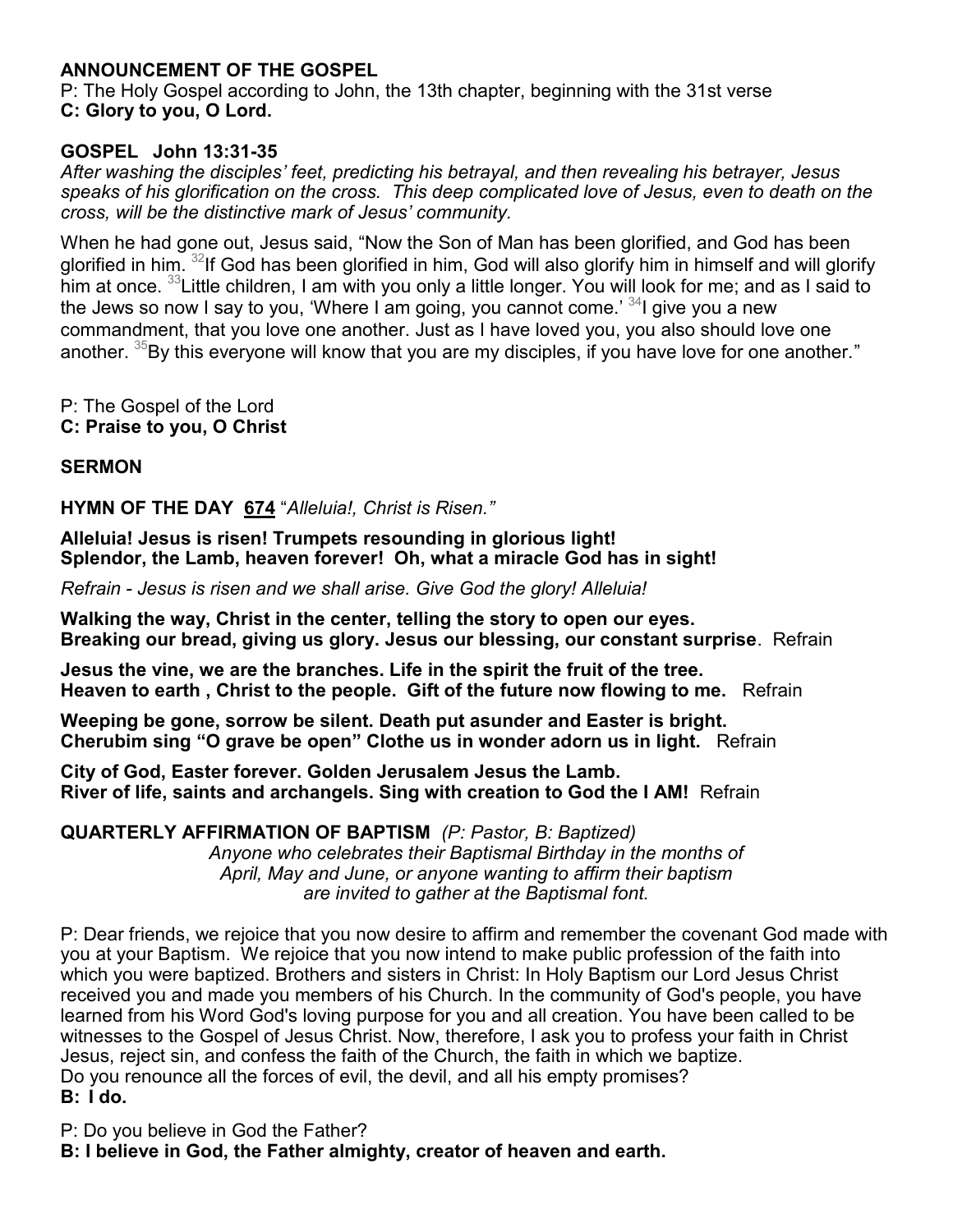P: Do you believe in Jesus Christ, the Son of God? **B: I believe in Jesus Christ, his only Son, our Lord. He was conceived by the power of the Holy Spirit and born of the virgin Mary. He suffered under Pontius Pilate, was crucified, died, and was buried. He descended into hell. On the third day he rose again. He ascended into heaven, and is seated at the right hand of the Father. He will come again to judge the living and the dead.**

P: Do you believe in God the Holy Spirit? **B: I believe in the Holy Spirit, the holy catholic Church, the communion of saints, the forgiveness of sins, the resurrection of the body, and the life everlasting. Amen**

# **PRAYERS OF INTERCESSION**

Set free from captivity to sin and death, we pray to the God of resurrection for the church, people in need, and all of creation. *A moment of silence.*

God of new life, open your church to the unexpected ways your Spirit is at work. Guide bishops, pastors, deacons, and lay leaders in their visioning, partnership, and planning. Surround us with your peace. God, in your mercy. **HEAR OUR PRAYER.**

Give a vision of increase and abundant harvest for farmers, laborers, and gardeners who are beginning their growing season. Join their efforts with the goodness of creation to feed all living things. God, in your mercy. **HEAR OUR PRAYER.**

Shine your light of wisdom and peace among nations. When those in power seek to assert dominance over others, confound their ways and make them yield to your humble authority. God, in your mercy. **HEAR OUR PRAYER.**

Give safe haven to those who seek healing, liberation, or peace. Create places filled with hospitality where hurting people find your loving presence and wholeness. God, in your mercy. **HEAR OUR PRAYER.**

Uphold the work of ministries and organizations in our communities who assist people experiencing homelessness, citizens returning from prison, and all marginalized people. Accomplish your will through their efforts. God, in your mercy. **HEAR OUR PRAYER.**

You promised wherever two or more are gathered in your name you would be amongst us. Ask and it shall be given, seek and you will find. Today we ask for patience and healing for these members of our Epiphany Lutheran Church family…*Sarah, Don, Vera, Barb, Jim, Sandi, Joe* and for those whom we now lift up from our hearts… God, in your mercy. **HEAR OUR PRAYER.**

Assemble your people at rivers, streams, and fonts, where we remember our baptism and welcome others into the communion of saints. Gather us with those who have died when we meet together at your river of life. God, in your mercy. **HEAR OUR PRAYER.**

Into your mercy, O God, respond to these prayers and renew us by your life-giving Spirit; through Jesus Christ our Savior. **Amen**

P: You have made public profession of your faith. Do you intend to continue in the covenant God made with you in Holy Baptism: to live among God's faithful people, to hear his Word and share in his supper, to proclaim the good news of God in Christ through word and deed, to serve all people, following the example of our Lord Jesus,

and to strive for justice and peace in all the earth?

**B: I do, and I ask God to help and guide me.**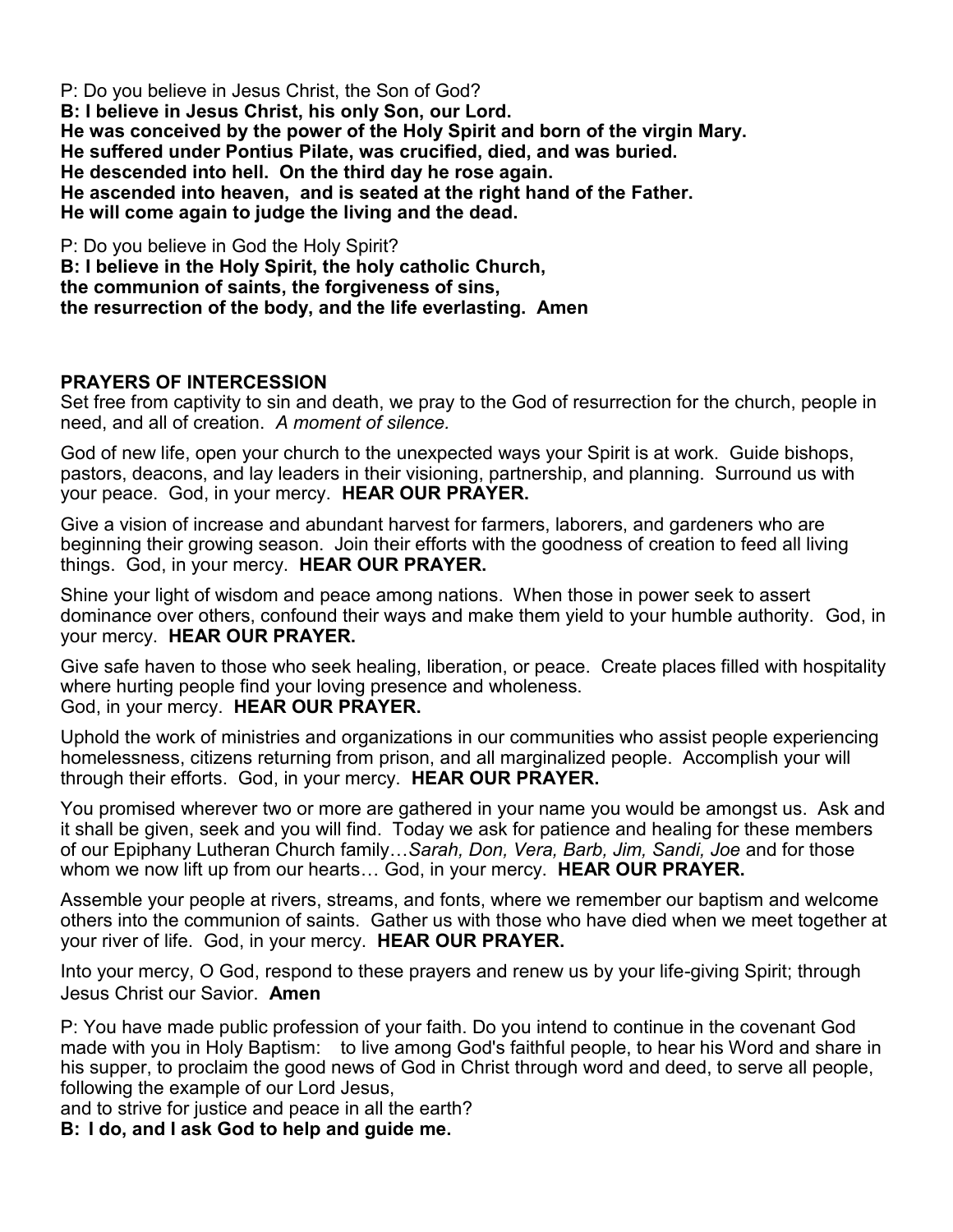P: Let us pray. Gracious Lord, through water and the Spirit you have made these people your own. You forgave them all their sins and brought them to newness of life. Continue to strengthen them with the Holy Spirit, and daily increase in them your gifts of grace: the spirit of wisdom and understanding, The spirit of counsel and might, the spirit of knowledge and the fear of the Lord, the spirit of joy in your presence; through Jesus Christ, your Son, our Lord. **C: Amen**

# **PEACE**

P: Peace of the Lord be with you always. **C: and also with you**

*You are invited to greet one another with the "Peace of the Lord" or similar words.*

# **OFFERINGS can be mailed, dropped off at church or sent through our website at www.epiphanyfw.com. If you are worshipping in person please place offering in basket on baptismal font.**

# **OFFERTORY PRAYER**

A: Merciful God,

**C: it would have been enough for you to give us the fruit of the earth by which we live. But in this meal, by your promise, you also give us yourself. Use what we have gathered here to feed the hungry world with your love; through Jesus Christ our Lord. Amen.**

# **GREAT THANKSGIVING AND EUCHARISTIC PRAYER** *(sing)*

P: The Lord be with you.

**C: and also with you.**

P: Lift up your hearts.

- **C: we lift them to the Lord.**
- P: Let us give thanks to the Lord our God.
- **C: It is good to give him thanks and praise.**

P: *It is indeed right and salutary …We praise your name and join their* 

 *unending hymn:* **C: Holy, holy, holy Lord, Lord God of pow'r and might. Heav'n and earth are full of your glory. Hosanna in the highest. Blessed is he who comes in the name of the Lord. Hosanna in the highest.**

# **WORDS OF INSTITUTION**

# **LORD'S PRAYER**

**Our Father in heaven, hallowed be your name, your kingdom come,**

**your will be done, on earth as in heaven. Give us today our daily bread.** 

**Forgive us our sins as we forgive those who sin against us.**

**Save us from the time of trial and deliver us from evil For the kingdom, the power, and the glory are yours, now and forever. Amen.** 

**HOLY COMMUNION** *(share bread and wine or juice at home)*



 *Everyone is welcome to come to the Lord's Table! Those baptized who believe in the true presence of Christ in the bread and wine are welcome to receive the elements.* 

P:The body and blood of our Lord Jesus Christ strengthen and keep you in his grace **C: Amen**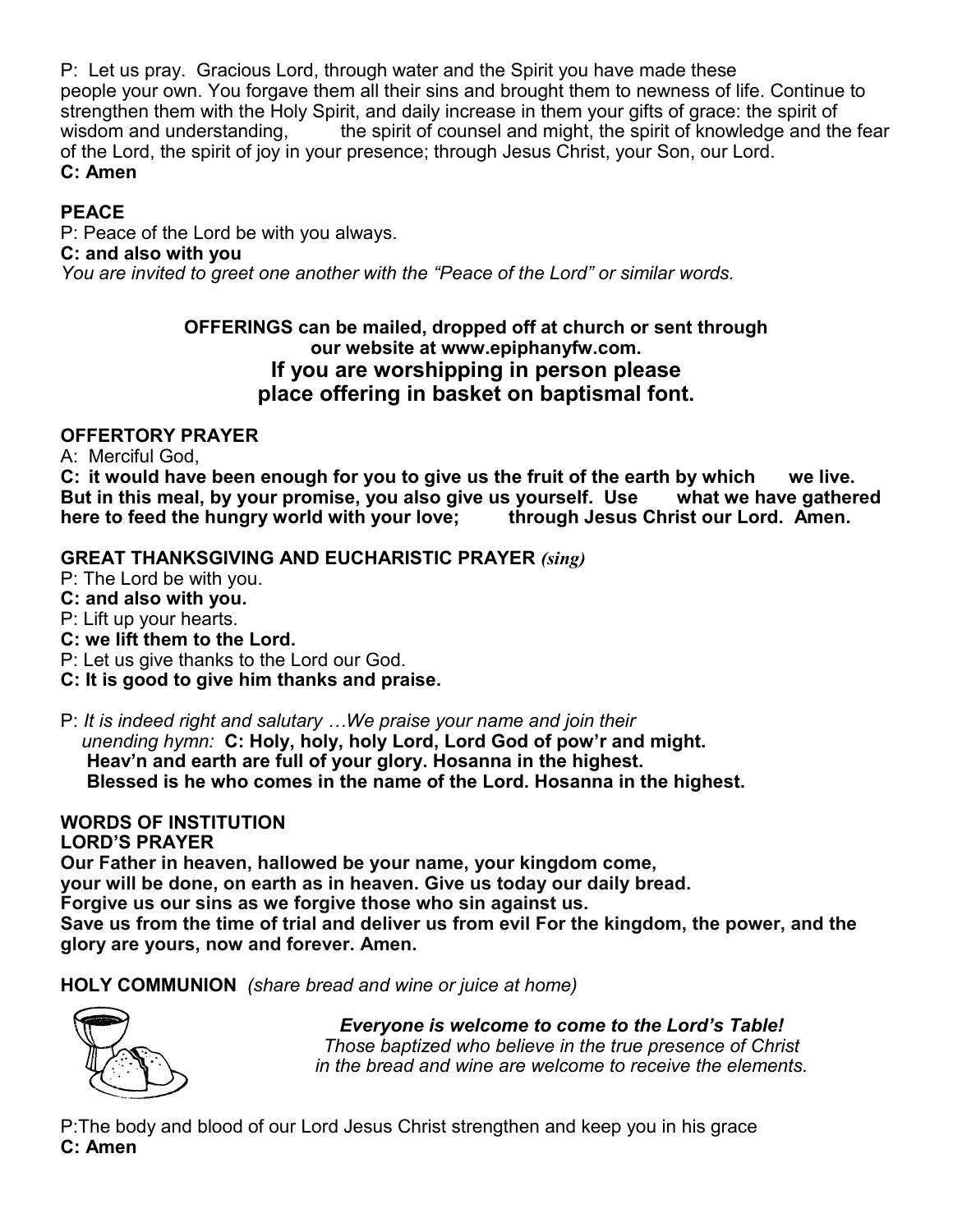## **POST-COMMUNION PRAYER**

A: Let us pray, We give you thanks, almighty God, that you have refreshed us through the healing power of this gift of life. We pray that in your mercy you would strengthen us through this gift, in faith toward you and in fervent love toward one another; for the sake of Jesus Christ our Lord. **C: Amen**

#### **BLESSING**

P: Almighty God, Father, Son, and Holy Spirit, bless you now and forever. **C: Amen**

#### **CLOSING HYMN 363** *"Christ Is Alive! Let Christians Sing"*

**Christ is alive! Let Christians sing. His cross stands empty to the sky. Let street and home with praises ring. In death his love shall never die.**

**Christ is alive! No longer bound. To distant years in Palestine. He comes to claim the hear and now, And conquer ev'ry place and time.**

**Not throned afar, remotely high. Untouched, unmoved by human pains. But daily, in the midst of life. Our Savior with the Father reigns.**

**In ev'ry insult, rift, and war, Where color scorn or wealth divide. He suffers still, yet loves the more, And live, though ever crucified.**

**Christ is alive! Ascended Lord – He rules the world his Father made. Till in the end his love adored, Shall be to all on earth displayed.**

#### **DISMISSAL**

P: Go in Peace. Serve the Lord. **C: Thanks be to God.**

# **WORSHIP ASSISTANTS**

*Thank you for sharing your time and talents!*

**Pastor Pastor Pastor Richard Hartman Organist/Pianist Sara Davis Contract According Contract According Contract According Contract According Contract According Contract According Contract According Contract According Contract According Contract According Assistant** Alicia Davis **Lector/Communion Assistant 8:00 Lector 10:15 Contract Contract Contract Contract Contract Contract Contract Contract Contract Contract Contract Contract Contract Contract Contract Contract Contract Contract Contract Contract Contract Contract Contract Communion Assistant 10:15** Mark Herb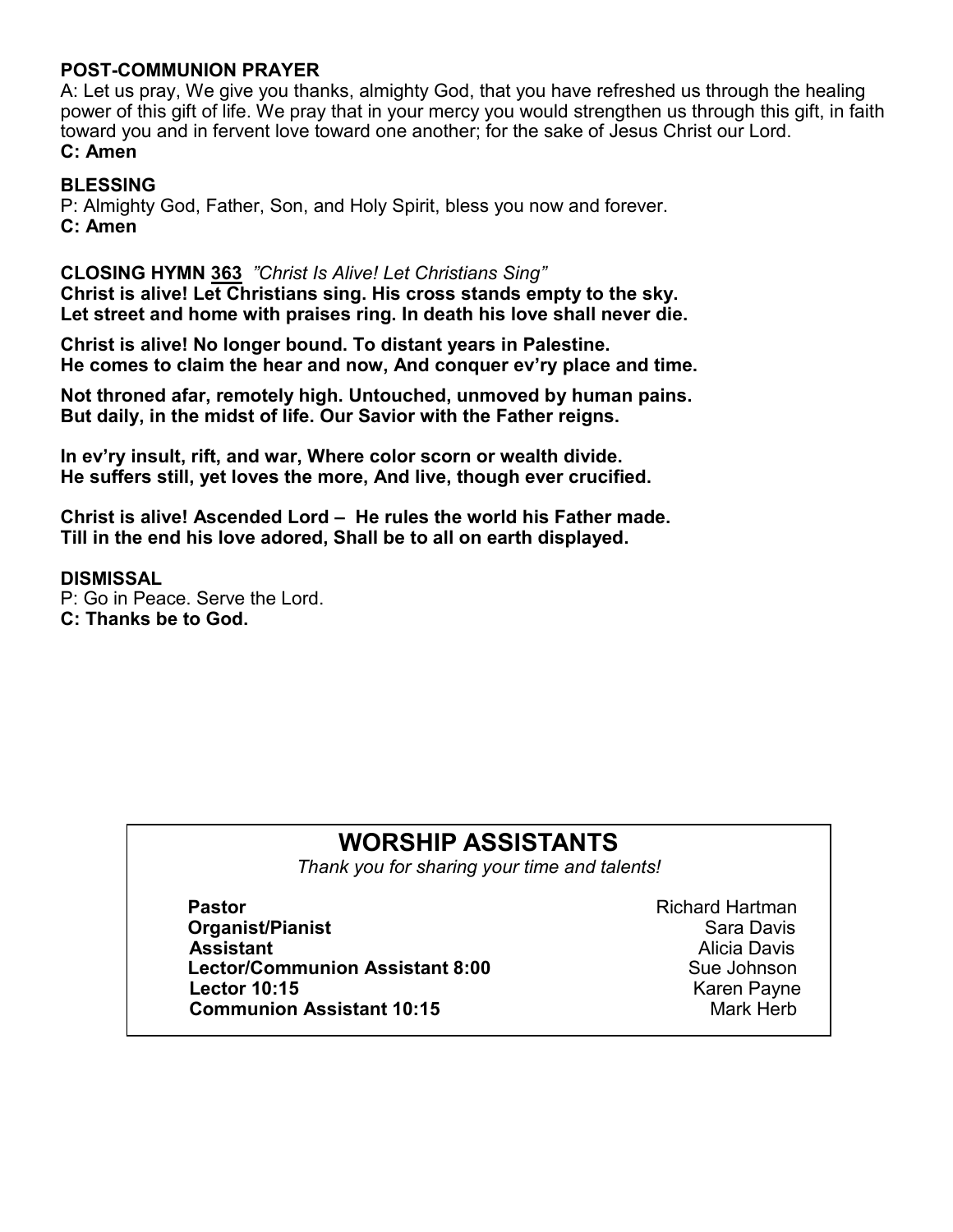# **ANNOUNCEMENTS**

**May Outreach** - we are collecting bars of soap for the Lutheran World Relief Health kits and Layettes. Each kit takes 2-3 bars of soap depending on the size of the bar. Health kits take any kind, Layettes need mild soap.

**Health Kit items throughout the summer** - Bath towels, tooth brushes, bar soaps, nail clippers, combs. We made 100 kits last year!

**Layette items/watch garage sales** - baby clothes 6 months to 2T Shirts long and short sleeved, pants, socks, sleepers no feet, gowns, hats, receiving blankets, mild bar soap and baby blankets. We made 100 last year!

**PICK UP A SHEET SHOWING ALL ITEMS FOR KITS!!** See bulletin board.

**Quilt items/watch garage sales** - for blankets, sheets, mattress pads that we can use as middles and backs.



 Mike Rumfield - TODAY! Kay Evans - TODAY! Hank Schroeder - May 16th!

**CALENDAR CORRECTION ANNUAL MEETING AND BREAKFAST May 22, 2022 See sign up sheet for breakfast**

*Annual Meeting Minutes, committee Reports, Proposed Budget and information on lighting upgrade, driveway repairs, flooring update and website upgrade will be coming to you for review before the meeting by email if you have one, otherwise by snail mail.*

**Come join us!**